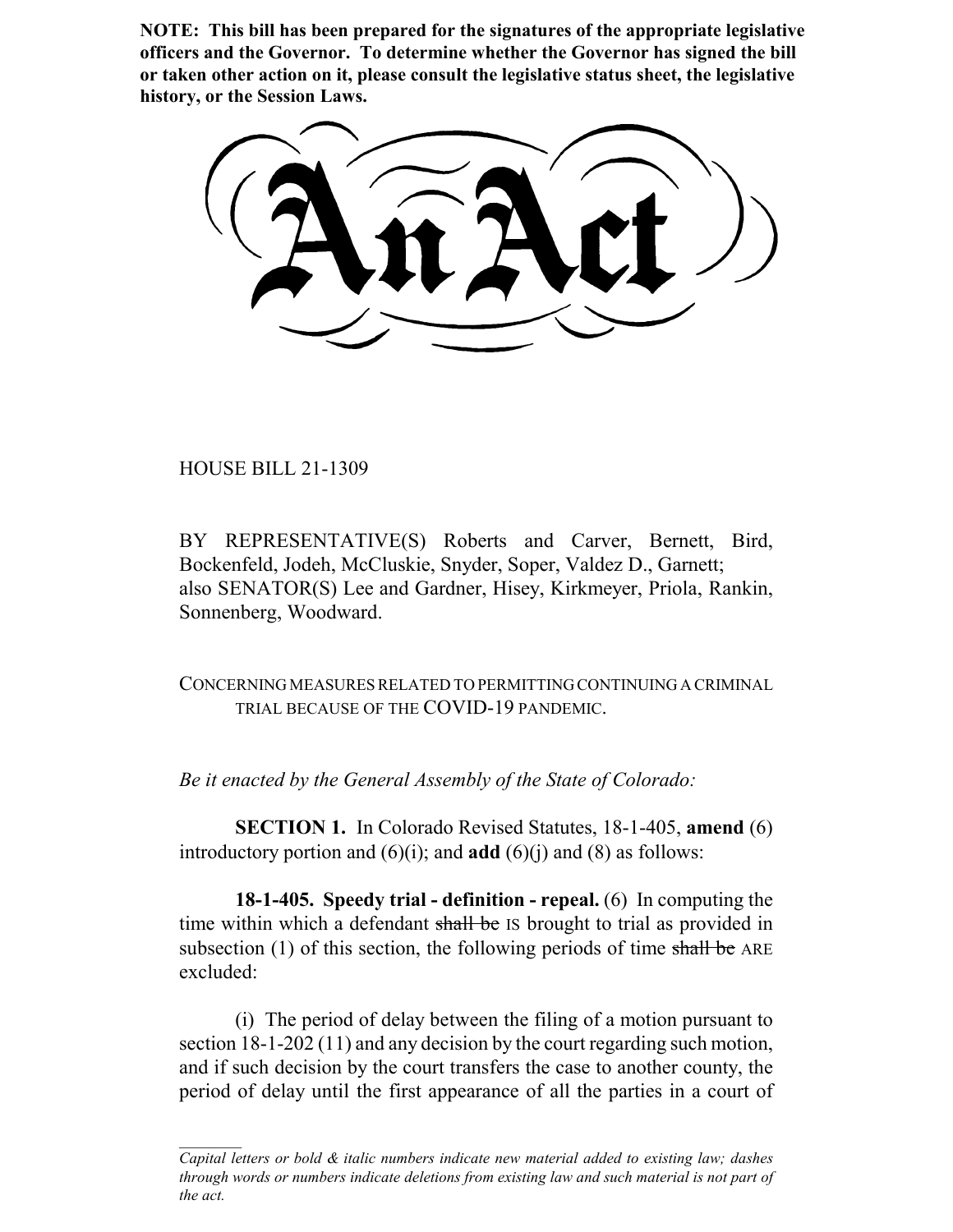appropriate jurisdiction in the county to which the case has been transferred, and in such event the provisions of subsection (7) of this section shall apply. APPLIES; AND

(j) (I) UPON A MOTION BY THE COURT SUA SPONTE, A PERIOD OF DELAY FOR ANY CONTINUANCE DUE TO THE BACKLOG OF JURY TRIALS DIRECTLY RESULTING FROM A RESTRICTION, PROCEDURE, OR PROTOCOL IMPLEMENTED DURING THE 2020 AND 2021 HEALTH EMERGENCY RELATED TO THE COVID-19 PANDEMIC, NOT TO EXCEED SIX MONTHS IF THE DEFENDANT IS NOT IN CUSTODY FOR THE CASE PENDING A JURY TRIAL OR NOT TO EXCEED THREE MONTHS IF THE DEFENDANT IS IN CUSTODY FOR THE CASE PENDING A JURY TRIAL. THE BACKLOG OF JURY TRIALS RESULTING FROM THE COVID-19 PANDEMIC DOES NOT INCLUDE ANY CONSISTENT AND ONGOING JURY TRIAL BACKLOG THAT EXISTED PRIOR TO MARCH 1, 2020. THE COURT MAY GRANT ONLY ONE CONTINUANCE PURSUANT TO THIS SUBSECTION  $(6)(i)$  IF IT MAKES THE FOLLOWING SPECIFIC FINDINGS ON THE RECORD AFTER THE PROSECUTION AND DEFENDANT HAVE HAD THE OPPORTUNITY TO BE HEARD:

(A) THE CASE IS A PART OF A COURT BACKLOG OF JURY TRIALS DIRECTLY RESULTING FROM A RESTRICTION, PROCEDURE, OR PROTOCOL IMPLEMENTED DURING THE 2020 AND 2021 HEALTH EMERGENCY RELATED TO THE COVID-19 PANDEMIC, AND THE COURT HAS DETERMINED, BASED ON AVAILABLE EVIDENCE, THAT A CONTINUANCE IS NOT ATTRIBUTABLE TO ANY CONSISTENT AND ONGOING JURY TRIAL BACKLOG THAT EXISTED PRIOR TO MARCH 1, 2020;

(B) NO COURT IN THE COUNTY WITH JURISDICTION TO TRY THE CASE IS AVAILABLE, AND THE COURT HAS EXHAUSTED ALL REASONABLE MEANS TO BRING THE CASE TO TRIAL;

(C) THE COURT HAS NOT PREVIOUSLY GRANTED A CONTINUANCE PURSUANT TO THIS SUBSECTION  $(6)(j)$ ; AND

(D) GRANTING THE CONTINUANCE SERVES THE INTEREST OF JUSTICE. WHEN DETERMINING WHETHER THE CONTINUANCE SERVES THE INTEREST OF JUSTICE, THE COURT SHALL MAKE SPECIFIC FINDINGS REGARDING THE IMPACT OF A CONTINUANCE ON THE PROSECUTION AND THE DEFENDANT.

(II) IN CONSIDERING WHETHER TO GRANT A CONTINUANCE PURSUANT

## PAGE 2-HOUSE BILL 21-1309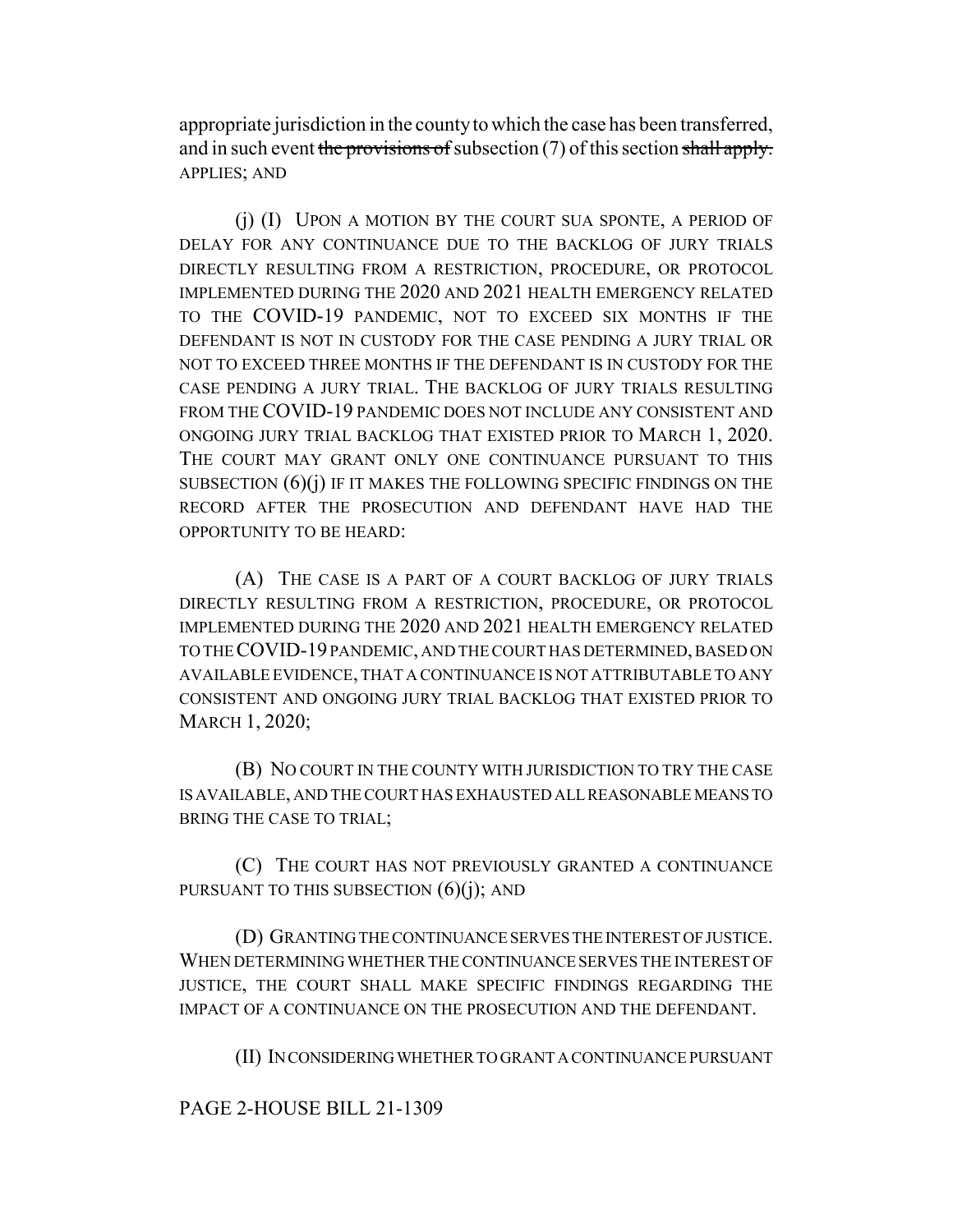TO THIS SUBSECTION (6)(j), THE COURT SHALL PRIORITIZE CASES TO PROCEED TO TRIAL THAT:

(A) WERE DECLARED A MISTRIAL PURSUANT TO RULE 24 (c)(4) OF THE COLORADO RULES OF CRIMINAL PROCEDURE;

(B) THE DEFENDANT IS IN CUSTODY IN THE CASE AND DOES NOT WAIVE SPEEDY TRIAL; OR

(C) INCLUDE A CHARGE OF A CRIME LISTED IN SECTION 24-4.1-302 (1) TO ENSURE A VICTIM'S RIGHT TO A SWIFT AND FAIR RESOLUTION OF THE CASE PURSUANT TO SECTION 24-4.1-302.5  $(1)(o)$ .

(III) PRIOR TO GRANTING A CONTINUANCE PURSUANT TO THIS SUBSECTION  $(6)(i)$ , THE COURT SHALL INFORM THE PROSECUTING ATTORNEY, AND THE PROSECUTING ATTORNEY SHALL NOTIFY AND RECEIVE INPUT FROM THE VICTIM, AS DEFINED IN SECTION 24-4.1-302 (5), TO GIVE TO THE COURT BEFORE THE COURT MAKES A FINAL DETERMINATION CONCERNING A CONTINUANCE. A VICTIM HAS THE RIGHT TO BE HEARD AT A COURT PROCEEDING CONCERNING A CONTINUANCE PURSUANT TO THIS SUBSECTION  $(6)(i)$ .

(IV) IF A COURT GRANTS A CONTINUANCE PURSUANT TO THIS SUBSECTION  $(6)(i)$  and the defendant is in custody for the case PENDING A JURY TRIAL BECAUSE THE DEFENDANT IS UNABLE TO SATISFY THE MONETARY CONDITIONS OF BOND FOR RELEASE DESPITE BEING ELIGIBLE FOR RELEASE, THE COURT SHALL RECONSIDER THE MONETARY CONDITIONS OF BOND FOR RELEASE PURSUANT TO SECTION 16-4-107.5.

(V) A COURT SHALL NOT GRANT A CONTINUANCE PURSUANT TO THIS SUBSECTION  $(6)(i)$  ON OR AFTER 5:01 P.M. ON APRIL 29, 2022.

(VI) THIS SUBSECTION (6)(j) IS REPEALED, EFFECTIVE JULY 1, 2023.

(8) (a) THE JUDICIAL DEPARTMENT SHALL COLLECT THE FOLLOWING DATA FOR EACH CONTINUANCE GRANTED PURSUANT TO SUBSECTION  $(6)(i)$ OF THIS SECTION:

(I) THE JUDICIAL DISTRICT WHERE THE CONTINUANCE WAS GRANTED; AND

## PAGE 3-HOUSE BILL 21-1309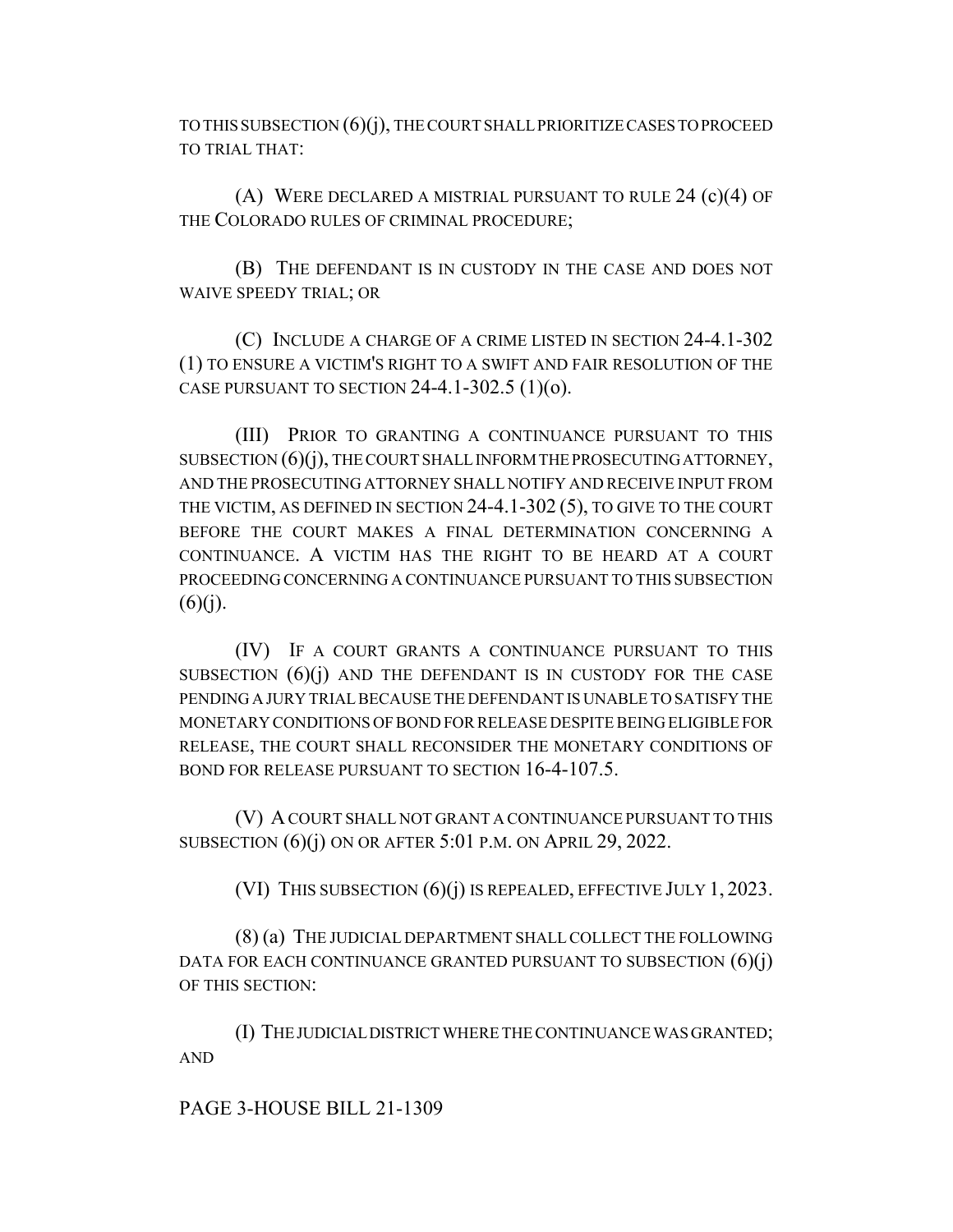(II) THE HIGHEST CLASS OFFENSE CHARGED IN THE DEFENDANT'S CASE THAT WAS CONTINUED.

(b) THE JUDICIAL DEPARTMENT SHALL REPORT ON THE DATA COLLECTED PURSUANT TO SUBSECTION  $(8)(a)$  OF THIS SECTION AT THE JOINT HEARINGS CONDUCTED IN 2022 AND 2023 PURSUANT TO THE "STATE MEASUREMENT FOR ACCOUNTABLE, RESPONSIVE, AND TRANSPARENT (SMART) GOVERNMENT ACT", PART 2 OF ARTICLE 7 OF TITLE 2.

(c) ON OR BEFORE JANUARY 31, 2022, THE JUDICIAL DEPARTMENT SHALL PUBLISH THE DATA COLLECTED PURSUANT TO SUBSECTION (8)(a) OF THIS SECTION FOR THE PERIOD ON AND BEFORE DECEMBER 31, 2021. ON OR BEFORE MAY 31, 2022, THE JUDICIAL DEPARTMENT SHALL PUBLISH THE DATA COLLECTED PURSUANT TO SUBSECTION  $(8)(a)$  OF THIS SECTION FOR THE PERIOD ON AND BEFORE APRIL 29, 2022.

(d) THIS SUBSECTION (8) IS REPEALED, EFFECTIVE JULY 1, 2023.

**SECTION 2.** In Colorado Revised Statutes, **add** 16-4-107.5 as follows:

**16-4-107.5. Hearing after excluding time for speedy trial for public health emergency - repeal.** (1) IF A COURT GRANTS A CONTINUANCE PURSUANT TO SECTION  $18-1-405$  (6)(j) FOR A CASE THAT DOES NOT INCLUDE A CHARGE OF A CLASS 1, 2, OR 3 FELONY, AND THE DEFENDANT IS IN CUSTODY FOR THE CASE PENDING A JURY TRIAL BECAUSE THE DEFENDANT IS UNABLE TO SATISFY THE MONETARY CONDITIONS OF BOND FOR RELEASE DESPITE BEING ELIGIBLE FOR RELEASE, THE COURT SHALL ORDER THE IMMEDIATE RELEASE OF THE DEFENDANT FROM CUSTODY UPON A PERSONAL RECOGNIZANCE BOND WITHOUT MONETARY CONDITIONS.

(2) IF A COURT GRANTS A CONTINUANCE PURSUANT TO SECTION  $18-1-405(6)(i)$  FOR A CASE THAT INCLUDES A CHARGE OF A CLASS  $1, 2,$  OR 3 FELONY, AND THE DEFENDANT IS IN CUSTODY BECAUSE THE DEFENDANT IS UNABLE TO SATISFY THE MONETARY CONDITIONS OF BOND FOR RELEASE DESPITE BEING ELIGIBLE FOR RELEASE, THE COURT SHALL CONDUCT A HEARING AS SOON AS PRACTICABLE, BUT NOT LONGER THAN SEVEN DAYS AFTER THE COURT GRANTED THE CONTINUANCE PURSUANT TO SECTION 18-1-405 (6)(j), FOR RECONSIDERATION OF THE DEFENDANT'S MONETARY CONDITIONS OF BOND FOR RELEASE. THE COURT SHALL REVOKE THE

PAGE 4-HOUSE BILL 21-1309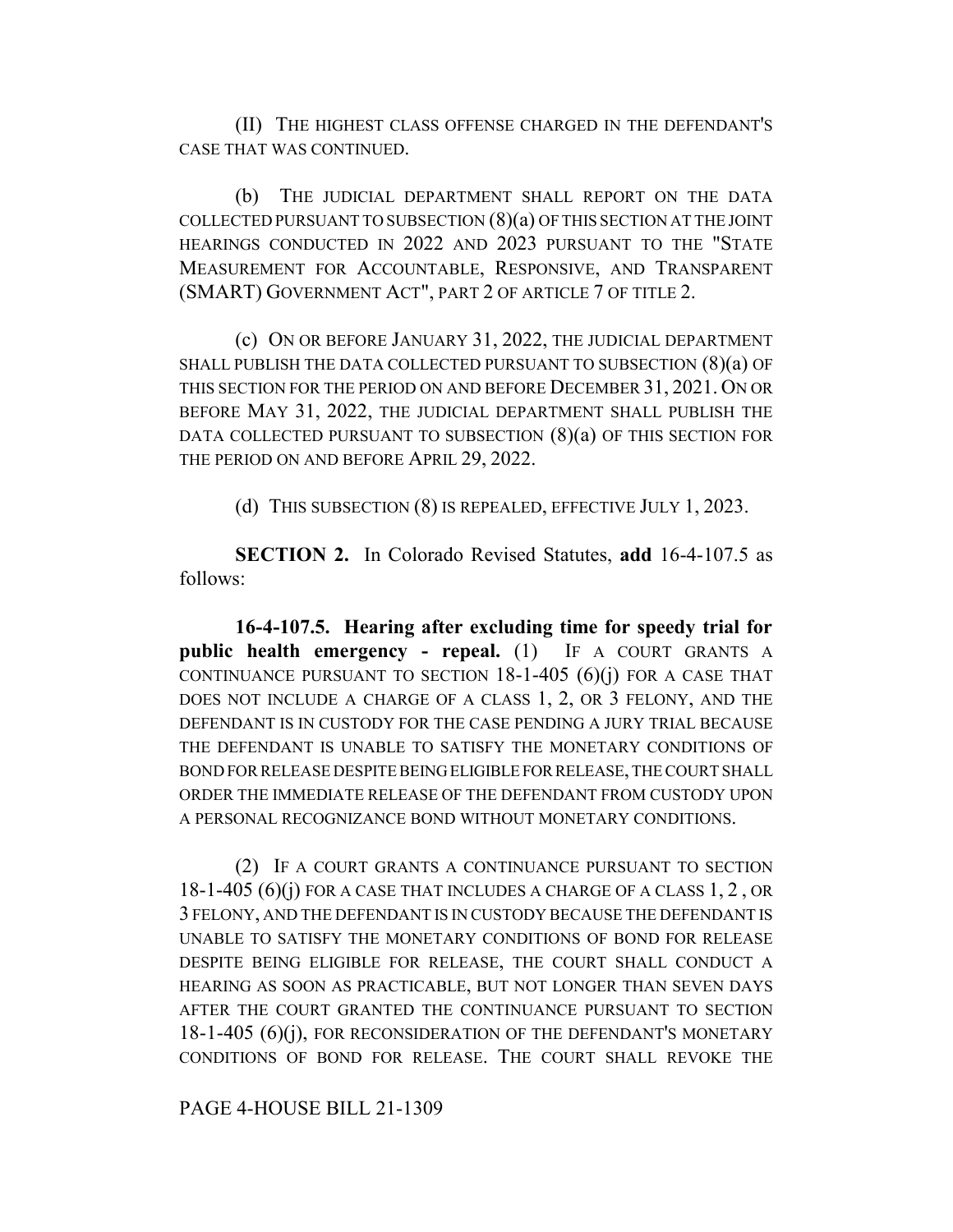MONETARY CONDITIONS OF BOND FOR RELEASE ALLOWING THE DEFENDANT TO BE RELEASED, UNLESS THE COURT CONCLUDES THAT THE DEFENDANT THREATENS THE SAFETY OF ANY OTHER PERSON OR PERSONS IN THE COMMUNITY, WHETHER KNOWN OR UNKNOWN, AND THAT MONETARY CONDITIONS OF BOND FOR RELEASE ARE NECESSARY TO REASONABLY PROTECT AGAINST SUCH RISK. THE COURT MAY MODIFY THE MONETARY CONDITIONS OF BOND TO ALLOW THE DEFENDANT TO BE RELEASED IF THE COURT CONCLUDES THAT THE DEFENDANT THREATENS THE SAFETY OF ANY OTHER PERSON OR PERSONS IN THE COMMUNITY, WHETHER KNOWN OR UNKNOWN, AND THAT MONETARY CONDITIONS OF BOND FOR RELEASE ARE NECESSARY TO REASONABLY PROTECT AGAINST SUCH RISK. FAILURE TO COMPLY WITH THIS SUBSECTION (2) REQUIRES THE COURT TO ORDER THE IMMEDIATE RELEASE OF THE DEFENDANT FROM CUSTODY UPON A PERSONAL RECOGNIZANCE BOND WITH APPROPRIATE CONDITIONS OF RELEASE.

(3) THIS SECTION IS REPEALED, EFFECTIVE JULY 1, 2023.

**SECTION 3. Safety clause.** The general assembly hereby finds,